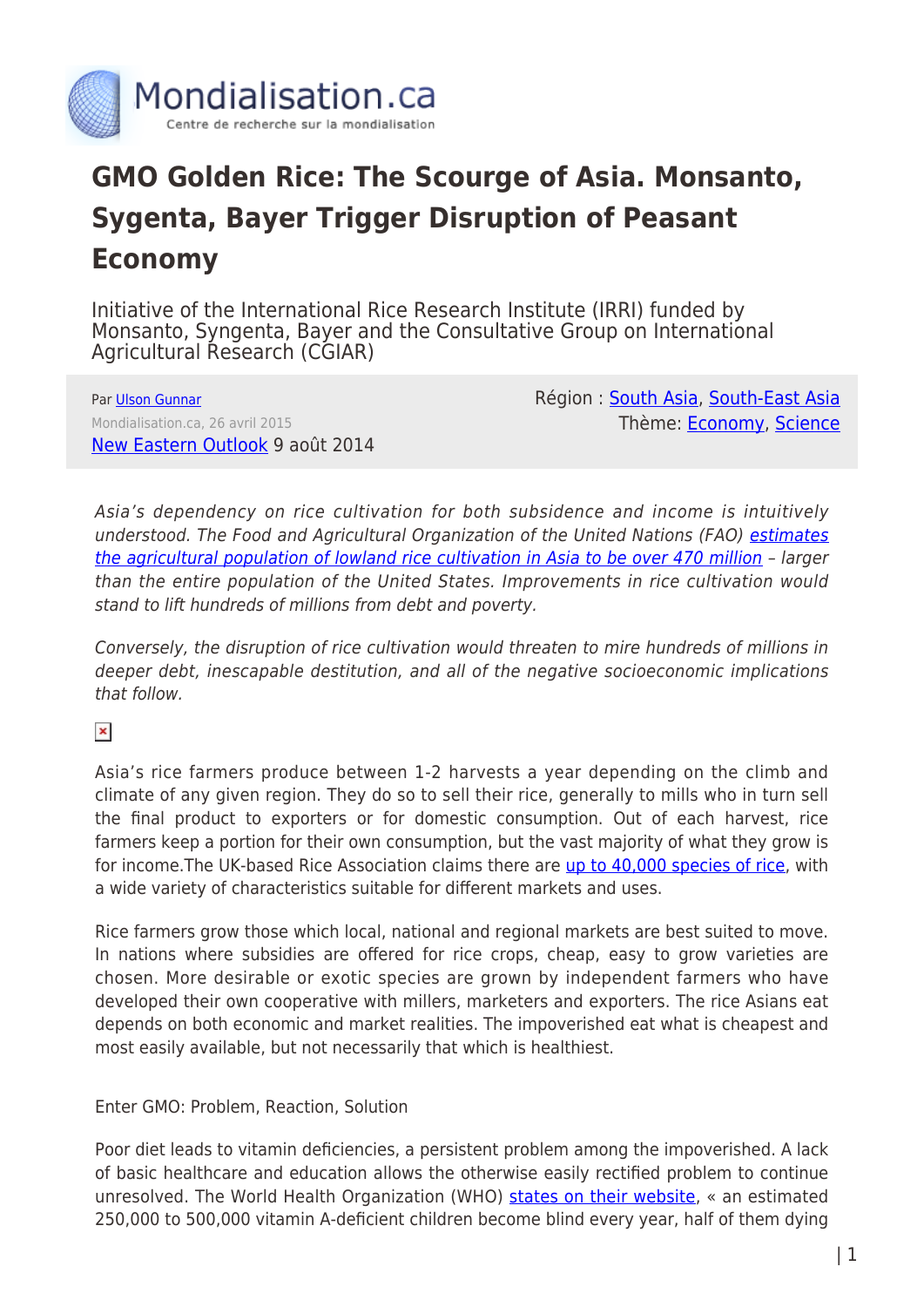within 12 months of losing their sight. » This statistic is global, not regionally specific to Asia, but Southeast Asia in particular suffers from such deficiencies.

WHO prescribes cheap vitamin supplements and the promotion of local gardens to produce a variety of fruits and vegetables that can easily solve not only vitamin A deficiency, but other deficiencies as well. WHO states, « for vulnerable rural families, for instance in Africa and South-East Asia, growing fruits and vegetables in home gardens complements dietary diversification and fortification and contributes to better lifelong health. »

Surely then, one would expect both regional governments and international organizations to focus on these recommendations. However, there is a vocal and growing cry to solve this problem with another, more radical solution, the implementation of genetically modified (GM) rice containing beta-carotene to target specifically vitamin A deficiency in Asia. Promoted by the International Rice Research Institute (IRRI), directl[y funded by agricultural](http://irri.org/about-us/our-funding) [giants](http://irri.org/about-us/our-funding) Monsanto, Syngenta, Bayer and others, along with the Consultative Group on International Agricultural Research (CGIAR) which is [also partnered with big-business](http://www.fao.org/fileadmin/templates/abdc/documents/cgiar.pdf) [agriculture](http://www.fao.org/fileadmin/templates/abdc/documents/cgiar.pdf), genetically modified « Golden Rice » containing beta-carotene is promoted as the solution to saving « millions of children. »Golden Rice: Scourge of Asia

In reality Golden Rice will do nothing of the sort. The promotion of Golden Rice is not unlike any given commercial endeavor. IRRI's website links to articles like, « [A senseless fight](http://irri.org/blogs/golden-rice-blog/a-senseless-fight), » which asks, « how could anyone in good conscience seek to thwart technology that has even a remote chance of tackling the problem of vitamin A blindness? »

The appeal to emotions and sickly children diverts from the real threat Golden Rice poses to the very people it claims to be helping. People who grow rice, grow it to sell to markets. These markets are well-developed, based on indigenous agricultural technology and tradition, and linked to export markets with stringent requirements (many of which restrict or outright ban GMO).

The introduction of GM rice for any reason, would threaten or potentially destroy the livelihood of hundreds of millions of people.Proponents of Golden Rice suggest rice farmers replace their profitable crops with genetically modified rice that will treat only one of many vitamin and mineral deficiencies they may or may not potentially suffer from, deficiencies that could be easily solved through other methods. Clearly illogical in terms of « helping » the malnourished, Golden Rice must serve another purpose.

The author of IRRI's featured article,  $\alpha$  **A senseless fight**,  $\alpha$  suggests that  $\alpha$  Golden Rice is being developed by the International Rice Research Institute (IRRI), which is a not-for-profit institute, and the seeds will be distributed to farmers who can resow them as they wish. In these cases, the argument [against Golden Rice] switches to "Golden Rice is a Trojan horse". In other words, by sneaking below the barriers of suspicion, it will open the floodgates to GMO technology and from then on to a slippery slope and the takeover of the world's seed supply. »

 $\blacktriangleright$ [T](http://1.bp.blogspot.com/-aFeSg0NzdKs/U8e4zeqHdXI/AAAAAAAAAKI/UDXAuSvph0g/s1600/400px-Rice_diversity.jpg)he author, in their attempt to defend Golden Rice, reveals the true agenda behind the otherwise useless crop. Governments, international organizations and the private sector (i.e. Monsanto, Syngenta, Bayer) will flood Asia with Golden Rice, where it will intermingle and contaminate rice species that have been in use for centuries and form the foundation of Asia's historical and modern agricultural industry.